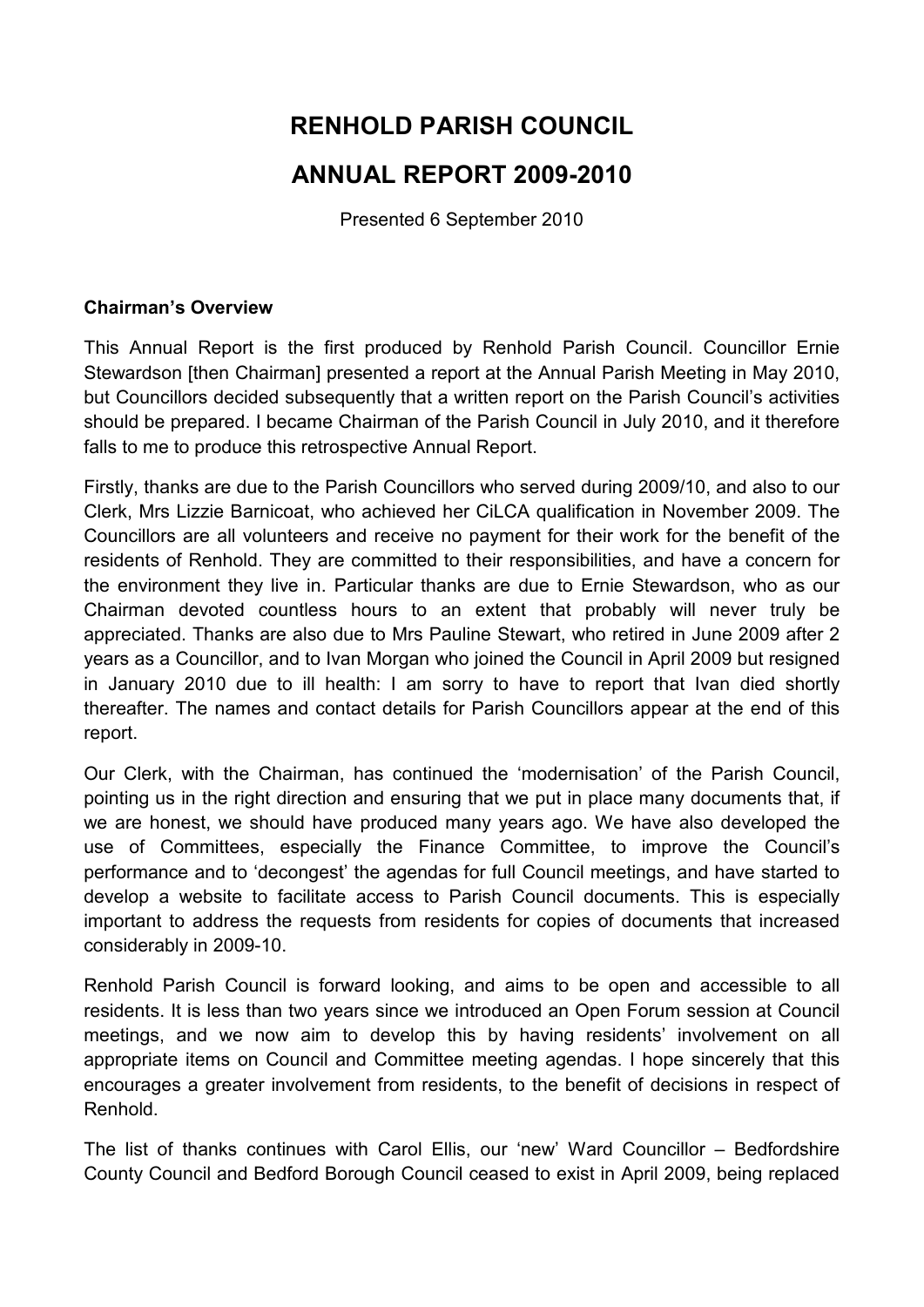by the unitary Bedford Borough Council. Carol has worked ceaselessly at the Borough Council on our behalf, and has provided us with advice and guidance especially with regards to funding opportunities. Mention must also be made of our Police contingent, PC Kerry Jones, PCSO Paul Jones and SC Jonathon Rogers. We recognise that they have a large area to cover, but feel that they do give their attention to issues we bring to them and provide us with sound advice on the ways forward.

And finally, thanks are due to the residents of Renhold. You have kept us on our toes, encouraged us to make those difficult decisions, and, when it has been necessary, have supported the Parish Council in its endeavours to make Renhold an even better and safer place in which to live.

Ian Slater Chairman Renhold Parish Council September 2010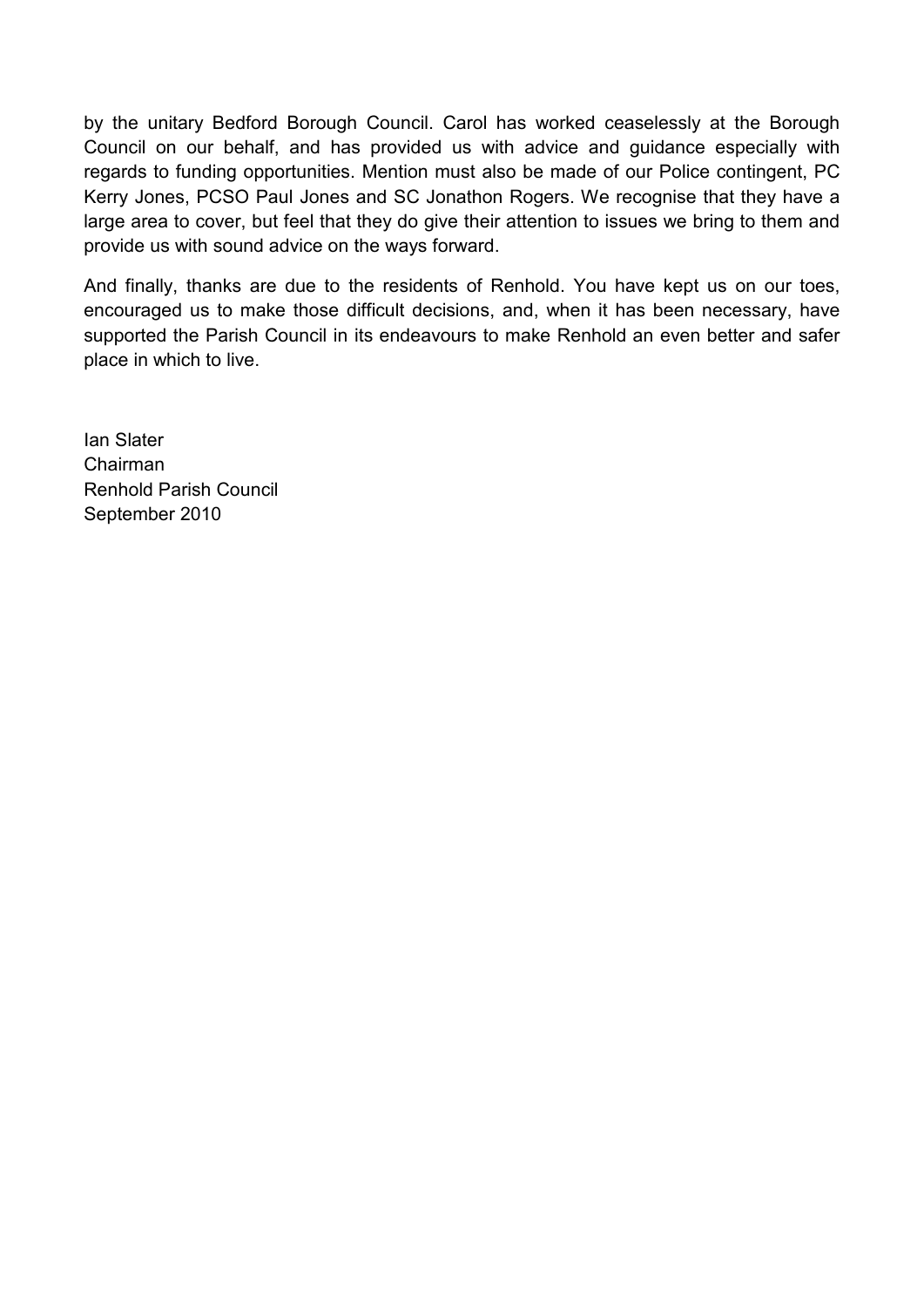## **RENHOLD PARISH COUNCIL 2009-2010**

## **A SUMMARY**

## **Parish Welfare**

Renhold is a long established parish, but the village is under pressure from Bedford, whether in the form of the new estates off Norse Road or from traffic using the village roads to avoid congestion in the town. Where these influences combine, for example at the school, the problems are ongoing and increasing. The Parish Council is continuing to work with the school and the Borough Council to improve the traffic situation. We also work with the Borough Council in respect of the environment generally, and organise two or three litter picks each year when we try to remove the litter and fly-tipped rubbish from every road in the village: support from residents, however, has not been good. In respect of the Norse Road estates, we work with the Borough Council and the developers to provide notice boards and litter bins, and to address those issues that inevitably follow a major development, in particular the lack of ongoing maintenance of roads, footpaths, open spaces and landscaping. Following adoption, these matters become the responsibility of the Borough Council.

The remainder of this report will follow the topics that appear on the Parish Council's agenda on a month-to-month basis, which therefore occupy the majority of the Council's time.

### **Finance**

Day-to-day finance matters are now dealt with by the Finance Committee, chaired by Councillor Stuart Andrews. Meetings of the Committee are open to residents, and the matters dealt with there have relieved the pressure on the full Council agenda. The Parish Council's principal source of funding is the precept, which is the local charge on the Council Tax. The precept for 2009-10 was set at £20,000, a reduction of £5,000 on the previous year. The main saving was in the cost of the Clerk, as it had been agreed with our new Clerk, Mrs Lizzie Barnicoat, that a significant reduction in hours worked was possible given increased use of e-mail in particular. The Parish Council began the year with a balance of £14,596, and ended with a balance of £23,518. The figures on the table that follows represent the financial position of Renhold Parish Council at 31<sup>st</sup> March 2010. They show that the Council continues to operate within its budget, despite pressures arising during the year through greatly increased levels of correspondence.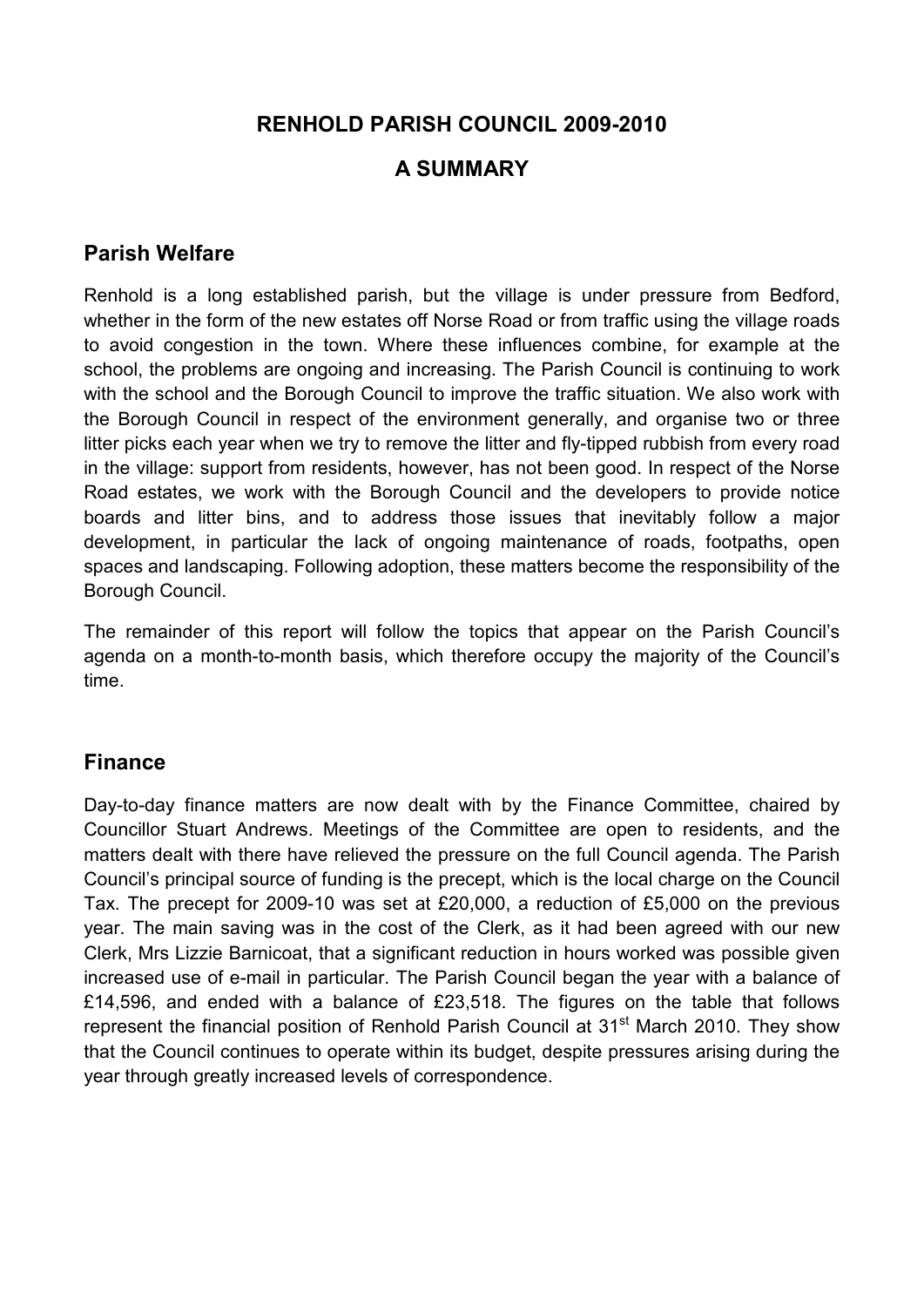|                                | 09-10 BUDGET | <b>EXPENDITURE</b> | <b>INCOME</b> |
|--------------------------------|--------------|--------------------|---------------|
| Precept                        |              |                    | 20000         |
| <b>Bank Interest</b>           |              |                    | 72            |
| <b>VAT Reclaim</b>             |              |                    | 516           |
| <b>Councillor Ward Funding</b> |              |                    | 1118          |
| <b>Clerk to the Council</b>    | 4200         | 5114               |               |
| <b>Administration Expenses</b> | 2160         | 1828               | 4             |
| Grants                         | 3495         | 2690               |               |
| War Memorial and Garden        | 648          | 550                |               |
| <b>Repairs to Property</b>     | 1000         | 712                |               |
| <b>Bus Shelter Cleaning</b>    | 200          | 200                |               |
| <b>Grass Cutting</b>           | 1000         | 1721               | 1152          |
| <b>Long Terms Funding</b>      | 2000         | $\overline{0}$     |               |
| Contingencies                  | 2500         | 774                |               |
| <b>PARISH COUNCIL TOTALS</b>   | 17203        | 13589              | 22862         |

The Parish Council gave the following grants:

|                        | <b>BUDGET</b> | <b>ACTUAL</b> |
|------------------------|---------------|---------------|
| <b>Good Neighbours</b> | 230           | 314           |
| PCC Churchyard         | 418           | 498           |
| <b>Sports Club</b>     | 990           | 500           |
| <b>PCC Magazine</b>    | 1357          | 1380          |
| Parish Plan            | 500           |               |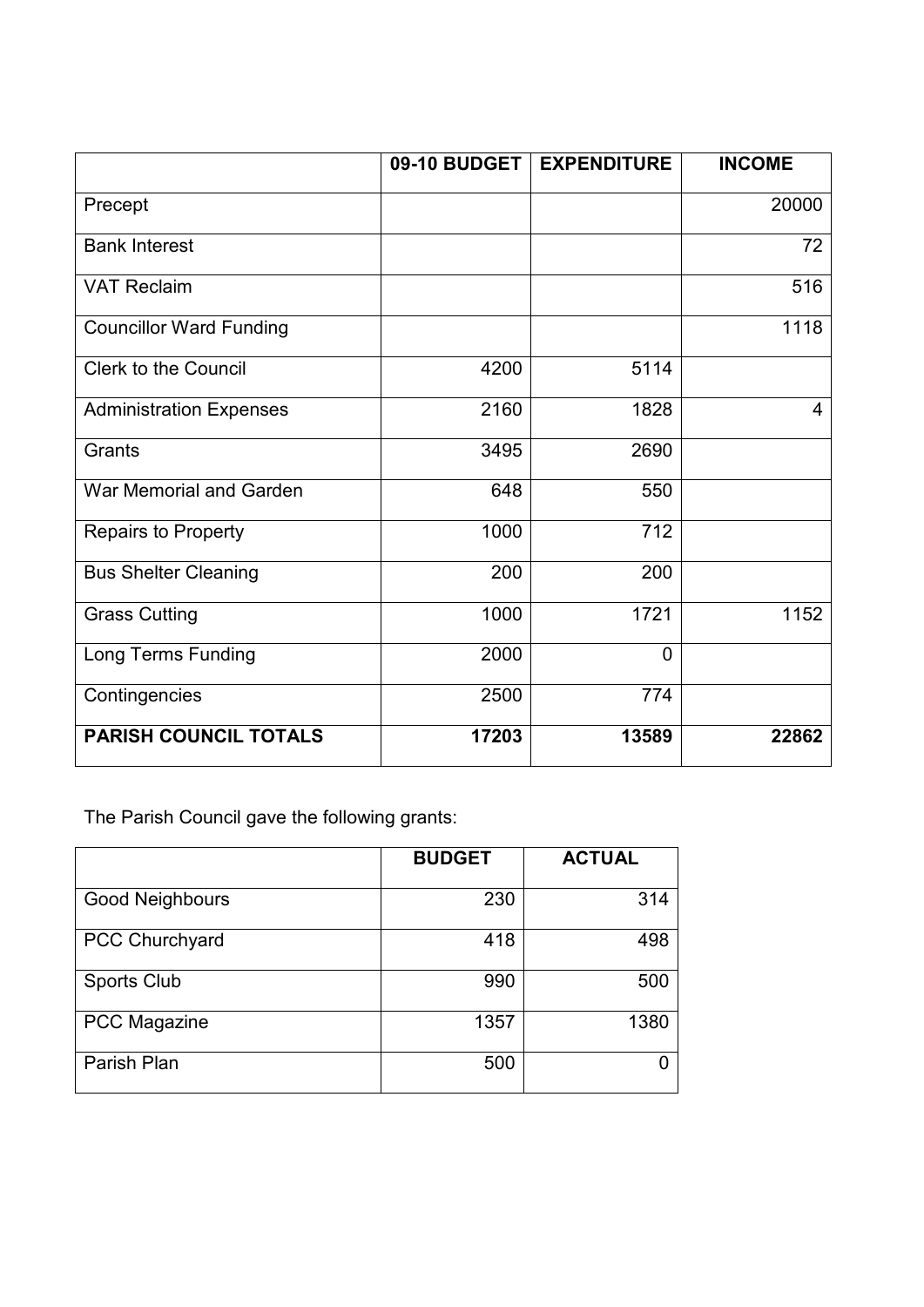## **Planning**

There has been a steady flow of planning applications, totalling over 20 for the year. The most significant was the details submitted in respect of the 323 dwellings at Norse Road [Phase 3], and the Parish Council registered a number of objections and concerns in respect of this application, which was later approved by the Borough Council. Most applications are considered at the regular meetings of the Parish Council, but as necessary Councillors meet informally between meetings in order to respond by the Borough Council's deadline. On the policy side, supportive comments were submitted to Bedford Borough Council in respect of A Strategy for Bedford High Street, and views were also submitted on the SPA Boundary Review and Important Open Spaces consultation.

Discussion started on preparation of a Parish Plan for Renhold, but this has been overtaken by changes at the Borough Council that will see preparation of Community Plan at a later date.

## **Highways**

Highways matters occupy a major part of Councillors' time. Congestion and inconvenience caused by parents parking outside Renhold Lower School, through traffic volumes and vehicle speeds generally, and the unacceptable use of Renhold's rural roads by HGVs appear on every Council agenda.

Traffic lights installed at the church appear to have made little difference to the volume of traffic, but the bend is now safer. The Vehicle Activated Sign at Church End was relocated to Hookhams Lane following discussions between the Parish Council and the Borough Council. During 2009-10 a TRO was implemented restricting through traffic between Wilden Road and the A421 junction during the morning and evening rush hours, but this is not policed and appears to have had little effect. A proposal to ban HGVs through a wide area, including Renhold, was approved by Bedfordshire County Council before its demise, but was subsequently put on hold by the Borough Council. Borough Councillor Royden, portfolio holder on highway matters, attended a Parish Council meeting to explain the Borough Council's decision, but failed to convince residents about the justification for the change. Parish Councillors subsequently have attended meetings on production of a Borough-wide Freight Strategy, but this will not be forthcoming for some time, and meanwhile HGVs continue to be a problem, even on Hookhams Lane where the 7.5 tonne restriction is regularly ignored.

Meetings arranged by the Parish Council with the school to attempt to find a solution to the parking problem have also not produced any realistic possibilities, although continued discussion with Highways at the Borough Council resulted in an extension of the zig-zags outside the school and the introduction of 'H' bars across residential driveways, which has helped.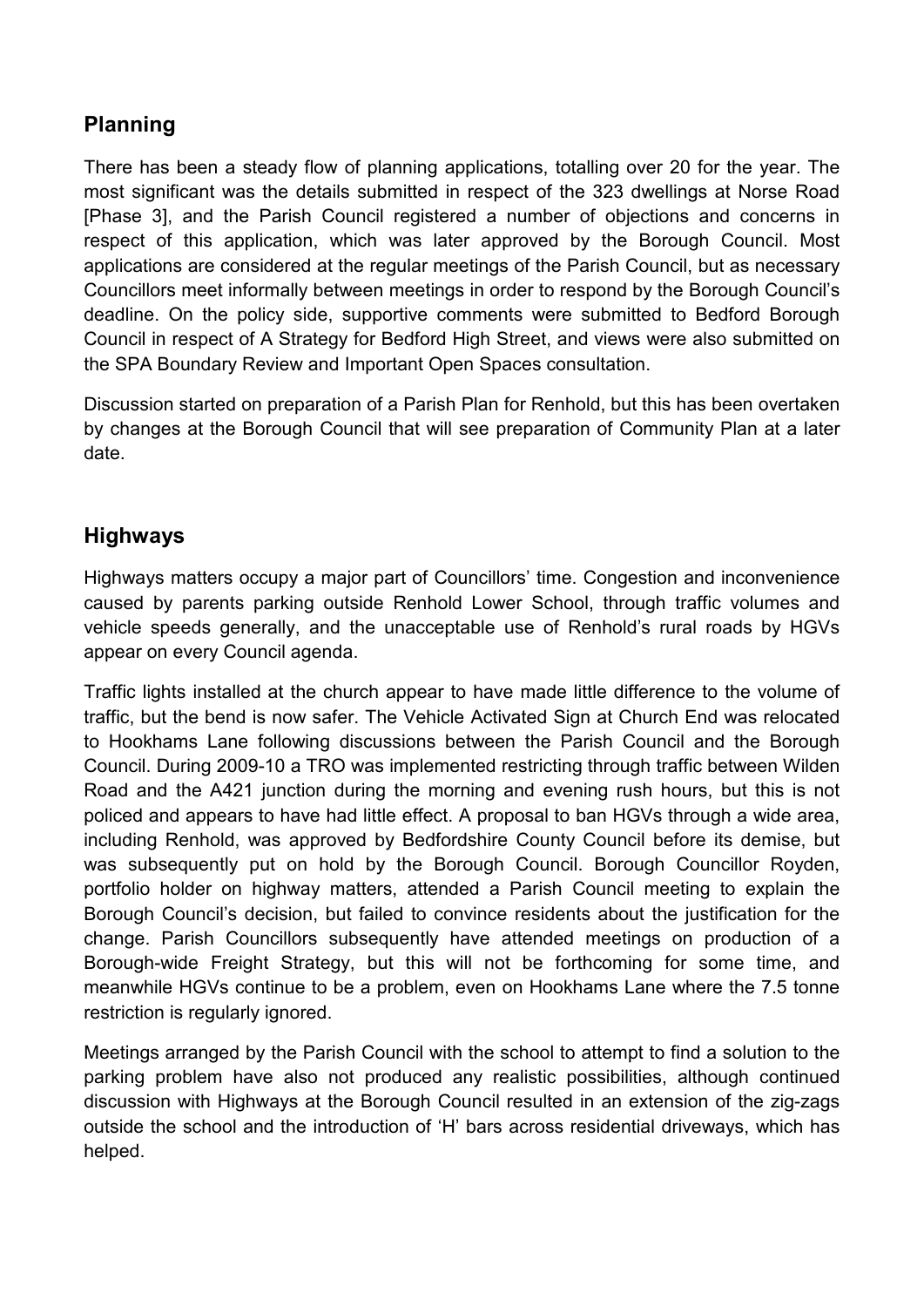In terms of the roads themselves, flooding on Wilden Road by the Polhill Arms caused severe icing in freezing weather, and the Parish Council is pressing for improvements to drainage to resolve this problem. Elsewhere, the carriageway at Ravensden Road has had kerbs introduced, and this solution is also being proposed for the majority of Church End where parked cars cause vehicles to drive onto the verge on the opposite side.

The footpaths in Home Close were resurfaced during 2009-10, and Councillor Gurney is undertaking a survey of all footpaths in the village to establish priorities for further resurfacing should funds become available from the Borough Council.

### **Government**

Bedford Borough Council became a unitary authority in April 2009. As a result, the Government is reviewing the wards of the new authority, to establish wards such that Councillors each represent approximately the same number of electors. The Parish Council has responded to consultations from the Borough Council to support a ward comprising Renhold and Ravensden Parishes.

The Borough Council is proposing to change the Borough's education system from 3 to 2 tiers. This would mean that Renhold Lower School would increase in size. The Parish Council is concerned that any increase in size will exacerbate the already poor situation in respect of parking by parents, and so has opposed any change until this problem is addressed.